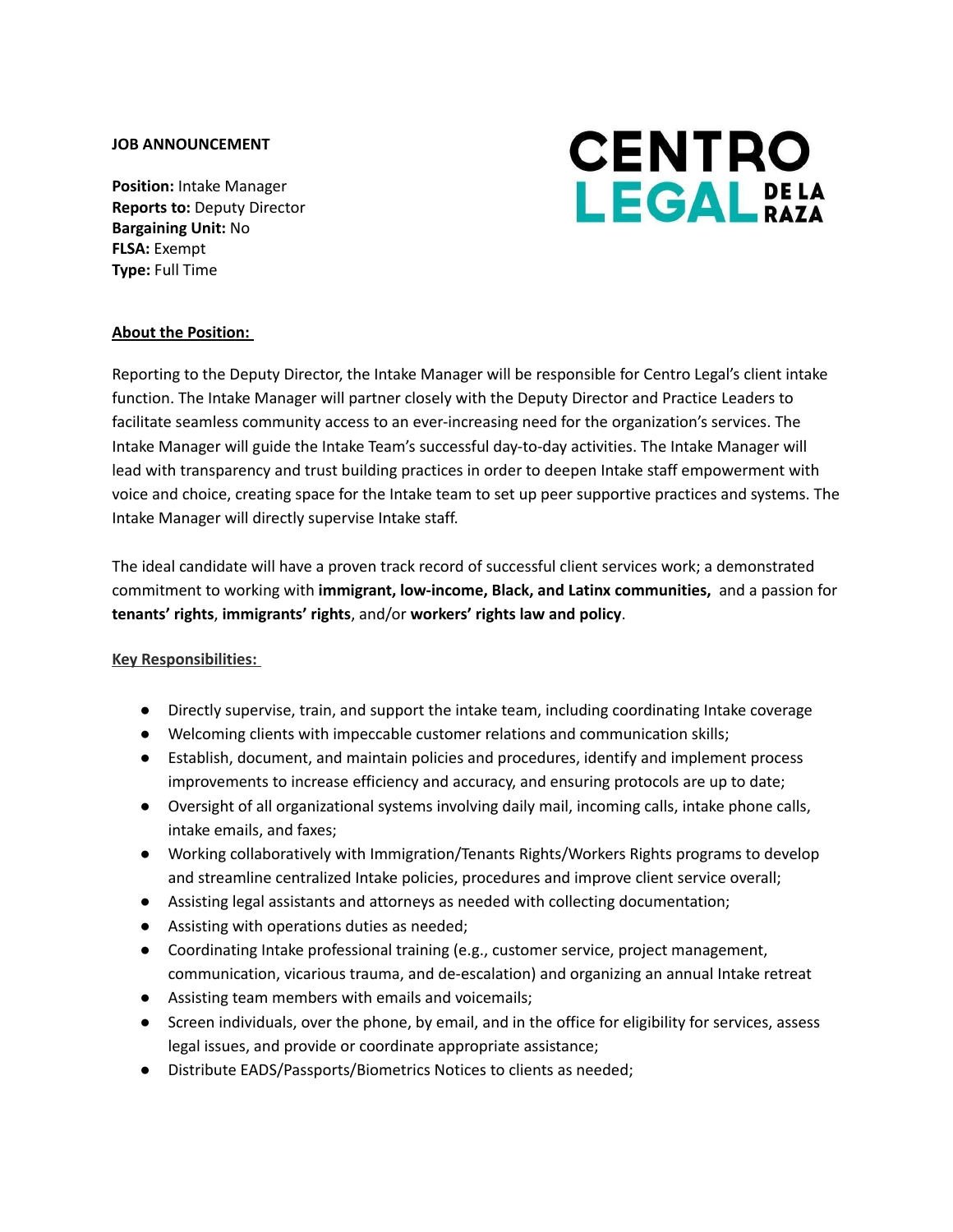- Primary point of contact to handle client grievances with professionalism, attentiveness, patience, kindness and cultural competence.
- Support collaboration with community partner organizations through referrals and service coordination
- Tracking client intake and legal services through comprehensive data entry in Centro Legal's database as required for grant or project reporting, as well as organizing and analyzing data calls per program and prepare monthly/quarterly reports

# **Key Qualifications:**

- 6-10 years of experience in direct services, social service administration, or similar.
- Proven and strong management and leadership skills
- Understanding of best practices and experience in building inclusive and engaged workplaces; cultural awareness and sensitivity with lens on racial and gender equity; experience supporting a multi-generation workforce
- Welcome challenges and take proactive approach to problem solving
- Capacity to build trust and establish rapport as both a leader and colleague, and an ability to facilitate difficult conversations and to provide and receive feedback
- Demonstrated effectiveness at listening and responding with empathy in a diverse environment, building consensus, and managing conflict
- Ability to clearly and consistently articulate a deep understanding of racial equity and structural racism as it relates to the work we do and how we operate internally at Centro Legal
- An understanding of and commitment to Centro Legal's mission required
- Experience working with immigrant, low-income, Black, and Latinx communities required
- Extraordinary emotional intelligence and interpersonal, written, and verbal communication skills, with the ability to interact with a wide range of audiences on complex issues

# **Compensation**

Salary is competitive and commensurate with experience ranging from **\$78,000-\$85,000.** We provide a generous benefits package, including 401K, life insurance, leave policies, vacation, and December holiday office closure at full pay.

# **To Apply**

Review of applications will begin immediately and continue until the position is filled. Applicants are encouraged to apply as soon as possible. To apply, send a brief cover letter, resume, and list of three professional references by email to jobs@centrolegal.org. Include **"Intake Manager"** in the subject line.

### **About Centro Legal de la Raza:**

Founded in 1969 and headquartered in Oakland, California, Centro Legal de la Raza (Centro Legal) is a comprehensive legal services and advocacy organization protecting and advancing the rights of immigrant, low-income, and Latino communities through bilingual representation, education, and advocacy. We combine quality legal services with know-your-rights education, affirmative litigation, and youth development, ensuring access to justice for thousands of individuals and families each year throughout Northern and Central California. Centro Legal's multifaceted approach to legal advocacy on